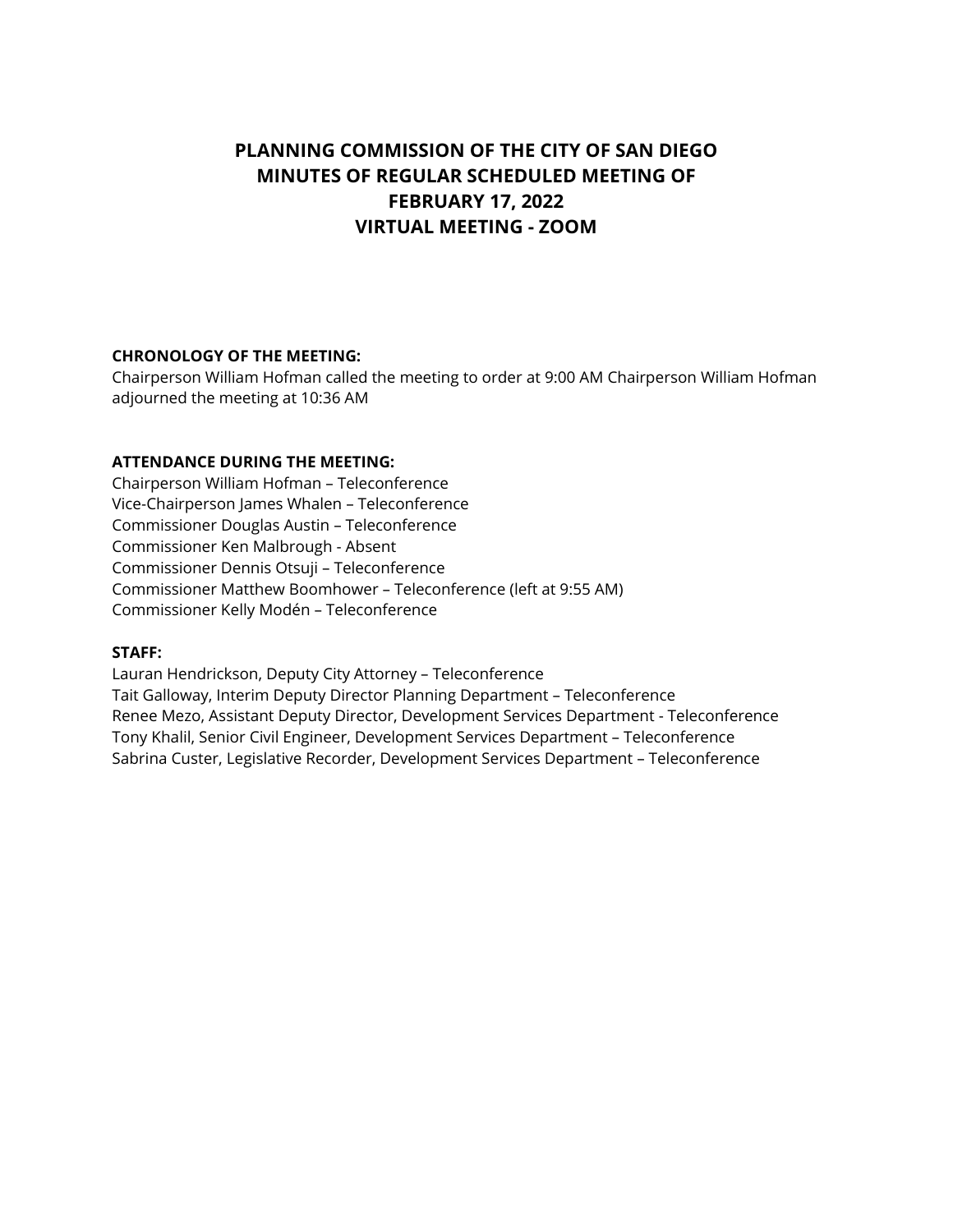## **ANNOUNCEMENTS/NON-AGENDA PUBLIC COMMENT**

None

**REQUESTS FOR ITEMS TO BE CONTINUED AND/OR WITHDRAWN** None

## **REQUEST FOR ITEMS TO BE PLACED ON THE CONSENT AGENDA**

Item # 1 Digital Lamont VTM was placed on the Consent Agenda

### **APPROVAL OF THE AGENDA**

Approved

# **DIRECTOR'S REPORT**

No Report from Development Services Department

Tait Galloway, Interim Deputy Director Planning Department announced that the Housing Action Plan was approved at City Council on Tuesday, February 8, 2022.

# **COMMISSION COMMENT**

None

### **AGENDA ITEMS**

# **ITEM 1: DIGITAL LAMONT VTM – PROJECT NO. 686666 City Council District:** 2 **Plan Area**: Pacific Beach **Staff:** Martha Blake

Speakers on the project: None

### **COMMISSION ACTION:**

MOTION BY VICE-CHAIRPERSON WHALEN TO:

- APPROVE VESTING TENTATIVE MAP NO. 2530822
- APPROVE COASTAL DEVELOPMENT PERMIT NO. 2520823

Second by Commissioner Austin. The motion passed by a vote of 6-0-1 with Commissioners Hofman, Otsuji, Austin, Modén, Boomhower and Whalen yea. Commissioner Malbrough absent.

#### **ITEM 2: MIRA MESA COMMUNITY PLAN AMENDMENT INITIATION - ONPOINT TECH CENTER PROJECT NO. 696700**

**City Council District:** 6 **Plan Area**: Mira Mesa **Staff:** Alex Frost

Speakers on the project: Marcela Escobar-Eck, Ted Shaw, Arlene Tendrick, Chase McConnell, Todd Dwyer, Thomas Liddicoat, Tommy Hough, Justin Roscoe, Kelvin Barrios, Sean Keoni Ellis, Kathryn Burton Laura Hendrickson, Laurie Stewart, Victor Diaz, Lisa Ross, Anthony Moore, Carol Kim, Gretchen Newsom, Nephi Hancock, Pamela Heartherington, Christina Marquez, Soya Hailemariam, Summer Bales, Andy Wiese, Steve Wilcox, George Courser, Alphonso Sanchez, Gabriel Ozel,